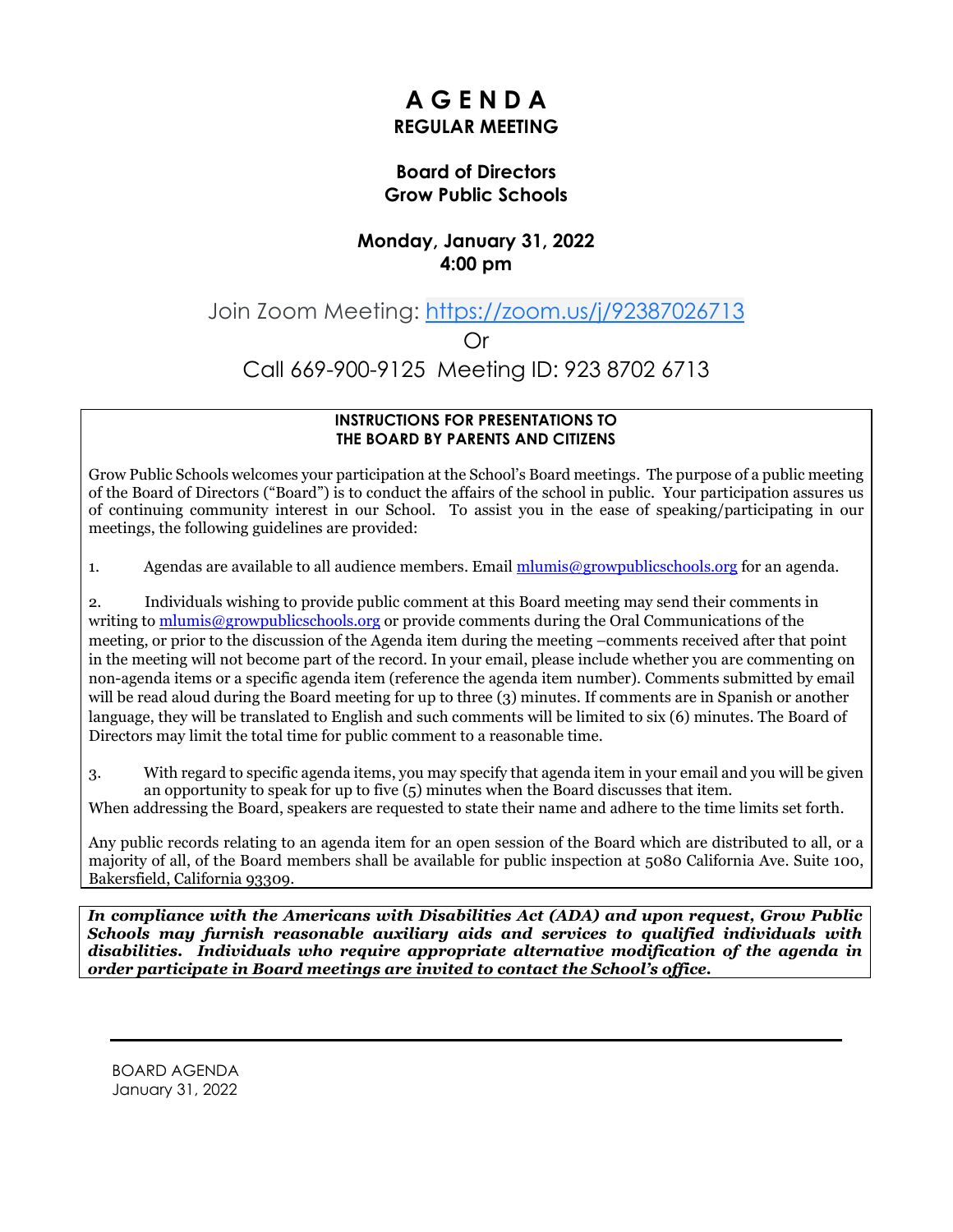#### **I. PRELIMINARY**

*A. CALL TO ORDER*

Meeting was called to order by the Board President at

| В. | <b>ROLL CALL</b>   |         |        |
|----|--------------------|---------|--------|
|    |                    | Present | Absent |
|    | Mr. Tom Mestmaker  |         |        |
|    | Mr. Matt Look      |         |        |
|    | Mr. Ernie Unruh    |         |        |
|    | Mr. Manuel Pantoja |         |        |
|    | Dr. Jean Fuller    |         |        |
|    |                    |         |        |

- *C. FLAG SALUTE*
- *D. APPROVAL OF RENEWAL AB 361 BOARD FINDING - MUST BE READ AND VOTED AT EACH TELECONFERENCE BOARD MEETING OR EVERY 30 DAYS*

*"*The Board has reconsidered the circumstances of the State of the Emergency; and the State of Emergency continues to directly impact the ability of members to meet safely in person and state and local officials continue to impose or recommend measures to promote social distancing."

Motion: Second:

*E. Approval November 22, 2021, Public Hearing Minutes*

Motion: \_\_\_\_\_\_\_\_\_\_ Second:

*Approval November 22, 2021 Minutes*

*Approval December 20, 2021 Minutes*

Motion: \_\_\_\_\_\_\_\_\_\_ Second: \_\_\_\_\_\_\_\_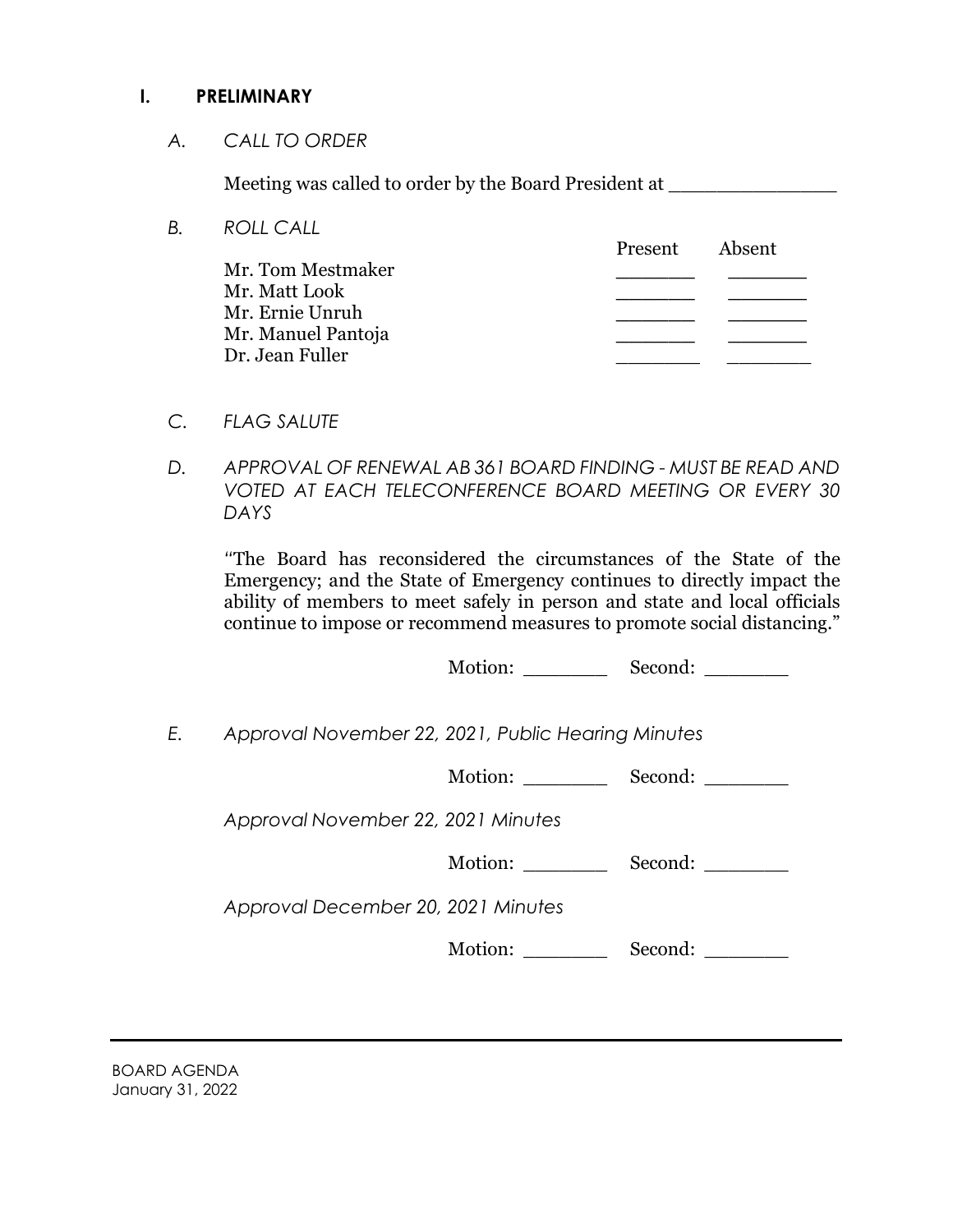### **II. COMMUNICATIONS**

- A. *ORAL COMMUNICATIONS:* Non-agenda items: no individual presentation shall be for more than three (3) minutes and the total time for this purpose shall not exceed fifteen (15) minutes. Ordinarily, Board members will not respond to presentations and no action can be taken. However, the Board may give direction to staff following a presentation.
- B. For Information: Grow Public Schools Leadership Report
	- 1. Chief Executive Officer
	- 2. Chief Operating Officer
	- 3. Chief Academic Officer
	- 4. Principal Grow Academy Arvin
	- 5. Principal Grow Academy Shafter
- C. December 2021 Fiscal Report
- D. For Information: Grow Academy Staff Report
- D. For Information: Grow Academy Parent Report
- E. Dylan Wilson Grimm Family Education Foundation

#### **III. ITEMS SCHEDULED FOR ACTION** REFERENCE

1. Approval of Purchase Orders and Warrants and Credit Card III-A.1 Registers for December 2021

| It is recommended that the Board approve | Motion:<br>Action: |  |
|------------------------------------------|--------------------|--|
| Agenda Item III-A.1                      | Second:<br>Vote:   |  |

2. Approval of 2020-21 School Accountability Report Card (SARC) III-A.2 for GA Arvin [School Accountability Report Card \(sarconline.org\)](https://sarconline.org/public/print/15101570124040/2020-2021?guid=580CF2F6-EDA8-4BC9-BD92-BF9794B450FA)

California public & nonpublic, nonsectarian schools must annually provide information to the community to allow public comparison of schools for student achievement, environment, resources & demographics.

| It is recommended that the Board approve | Motion:    | Action: |
|------------------------------------------|------------|---------|
| Agenda Item III-A.2                      | -Second: - | Vote:   |

BOARD AGENDA January 31, 2022